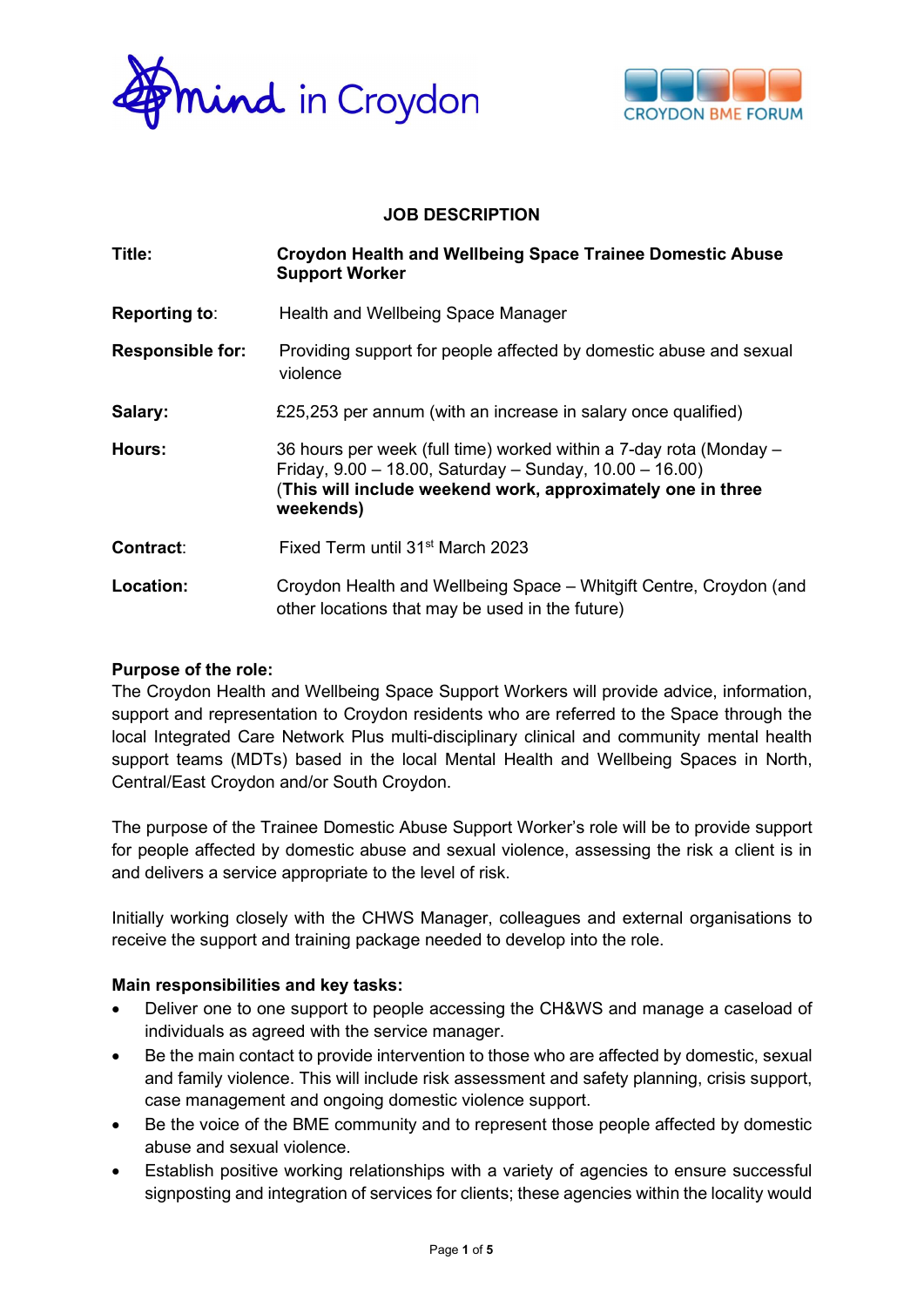



include the Family Justice Centre as well as statutory colleagues within the Metropolitan Police.

- Creating effective liaising around Croydon specific campaigns including White Ribbon.
- Remain up to date on all legal and practice issues relating to the role. To keep abreast of developments in law, policy and Government initiatives in addressing domestic abuse and communicate these within the staff team.
- Provide advice and information relating to all welfare benefits, including Universal Credit, and work with service users to help them with claims, online assessments, including Work Capability Assessments, applications, form-filling and contacting agencies such as the Department for Work & Pensions and London Borough of Croydon Welfare Rights and Housing teams.
- Provide basic housing advice.
- Provide basic general money and debt management advice.
- Provide information on employment opportunities and training support for clients.
- Refer or signpost to other relevant services where appropriate within the Integrated Care Network Plus, and the Health and Wellbeing Space in the Borough of Croydon, or further afield.
- Attend training, forums and meetings to ensure knowledge remains relevant and up to date.
- Keep up to date about current best practice and legislation within mental health, as well as within the field of Information & Advice more generally.
- Provide updates and feedback to the wider Health and Wellbeing Space teams.
- Support colleagues within the Health and Wellbeing Space with enquiries which relate to your specialist knowledge and experience e.g., in Universal Credit, Housing, Money or Debt Management, access to training, education or employment.
- Maintain accurate and up to date service user records using online triage and database systems.
- Preparing and giving talks on the work of the Service to other organisations e.g., Social Services, Mental Health Resource Centres.
- Work within AQS, Advice Quality Standard, the mark of quality for independent advice organisations and other relevant quality and performance standards.
- Work within all policies and procedures of the Croydon PIC Partnership, ensuring that information remains confidential and to adhere to the General Data Protection Regulations 2018 (GDPR).

## **General**

- Work as a member of a team, communicating with others in writing and face to face, taking part in staff meetings and team meetings.
- Maintain quality standards in accordance with Mind in Croydon policies and procedures.
- Accept line management and supervision from the post holder's designated line manager and to engage constructively in this process.
- Accept the need to learn from experience, to actively take part in reflective practice, to change where necessary, develop new skills and keep up to date with current practice and undertake training as directed by the post holder's designated line manager.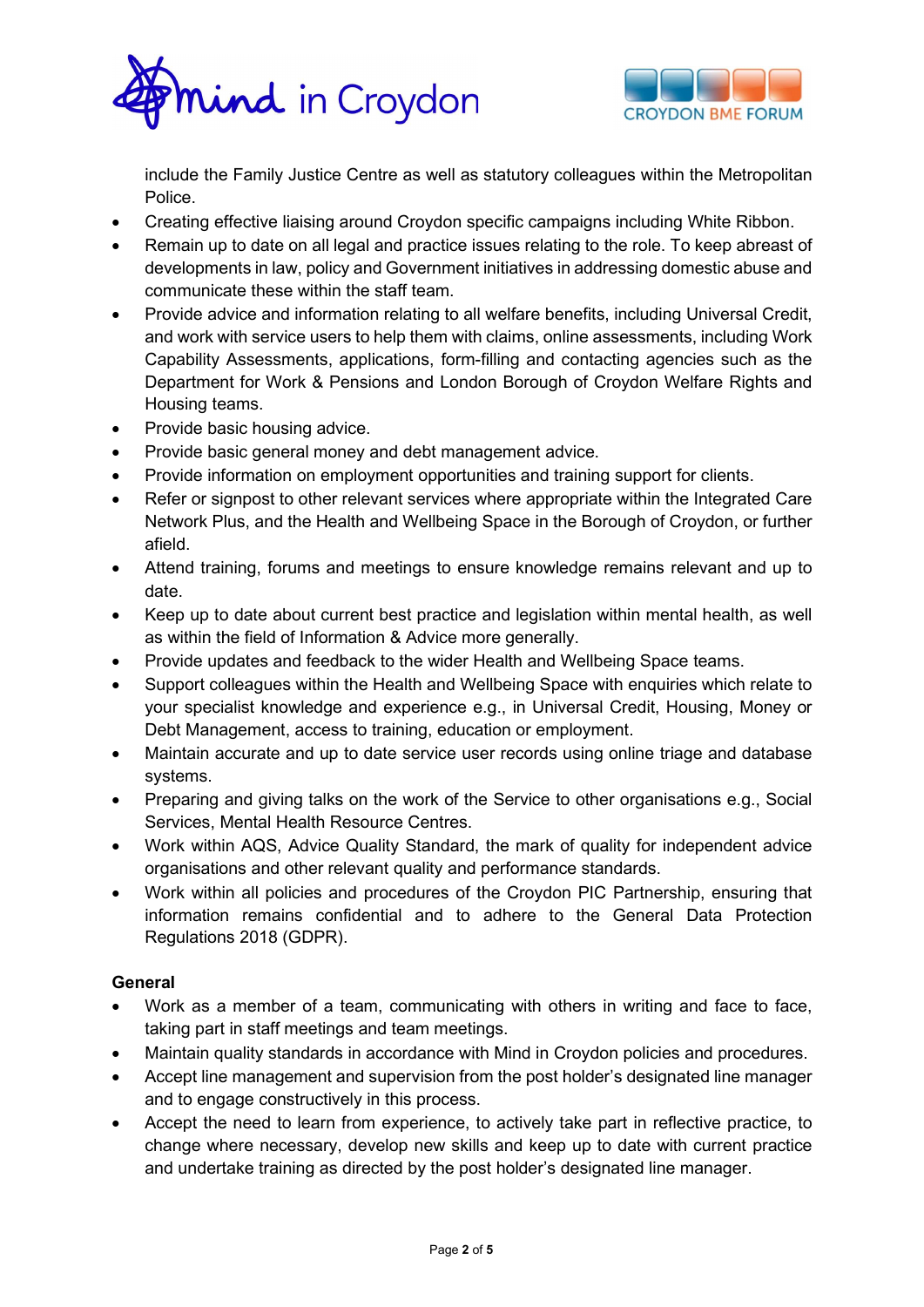



- In addition to the tasks and duties outlined in this job description, to undertake any other tasks identified and which are generally compatible with the functions of the post.
- Staff will be responsible for respecting and maintaining personal and professional boundaries concerning relationships with service users, volunteers and other staff.
- Act in a professional and responsible manner which does not have a negative impact on the service or the organisation as a whole and which is in accordance with the policies and procedures of Mind in Croydon.
- If needed be a part of a rota to cover reception 7 days a week (working one in three weekends a month).
- In addition to the tasks and duties outlined in this job description, you may be asked to do other duties as may be identified and which are generally compatible with the functions of the post.

## Job Description Agreement

The Job Description is not exhausted and is subject to change considering the service, work, priorities, or requirements. Such change will be discussed and consulted on with the post holder. Mind in Croydon Ltd and Croydon's BME Forum reserves the right to vary or amend the duties and responsibilities of the post holder at any time in accordance with the needs of the service. The statements contained in this description, reflect general details as necessary to describe the principle functions of the job, the level of knowledge and skill typically required to undertake the role.

It should not be considered an all-inclusive listing of work requirements. Individuals may perform other duties as assigned, including work in other functional areas to cover absences, peak work periods or otherwise to balance the workload.

The dated signature of the current post holder is an agreement that the Job Description provides an accurate outline and picture of the job as it currently exists.

| Signed: |       |  |
|---------|-------|--|
| Name:   | Date: |  |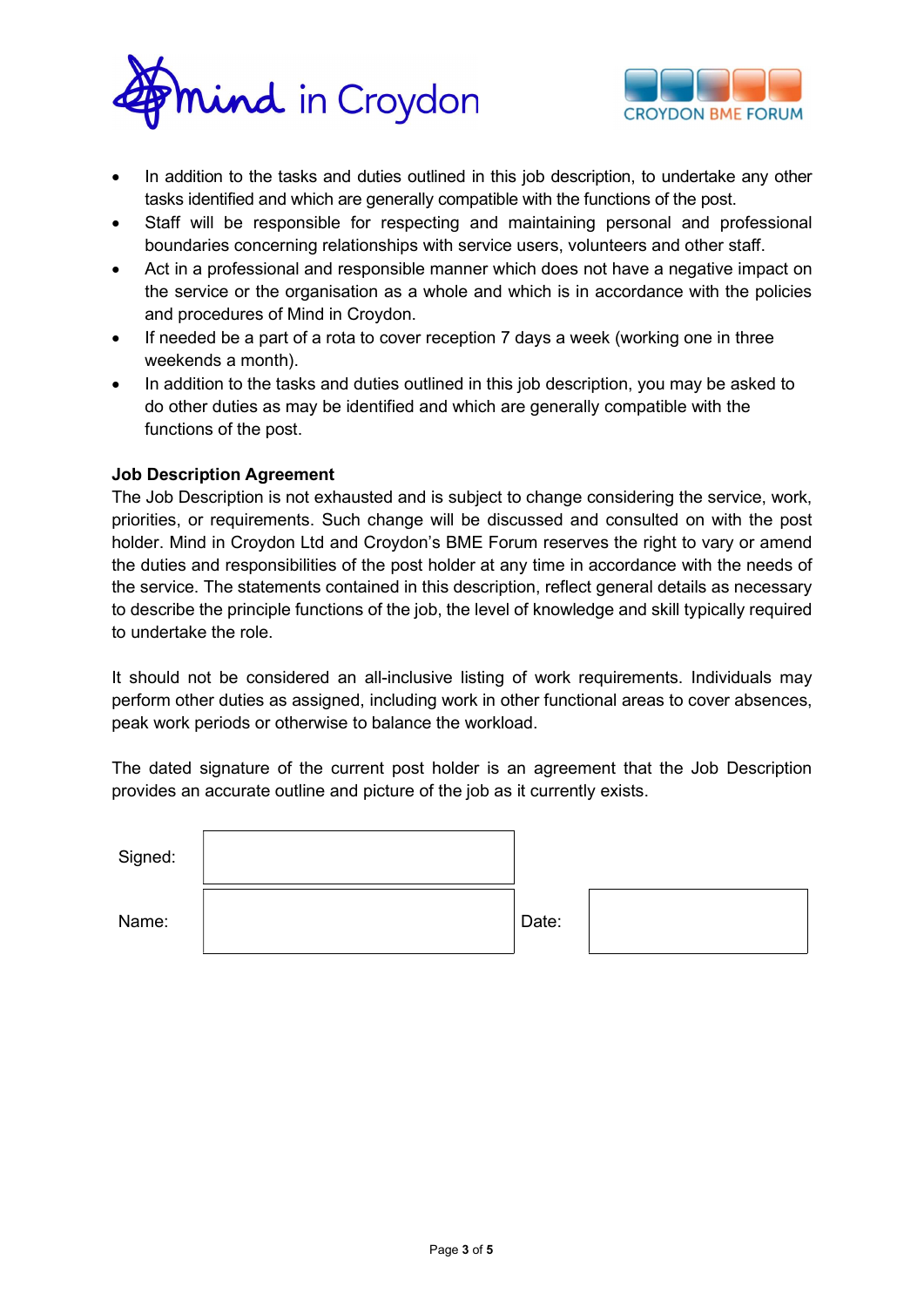



# Person Specification

| <b>Knowledge and Experience</b>                                                                                                                                                                                                       |   | <b>Essential Desirable</b> |
|---------------------------------------------------------------------------------------------------------------------------------------------------------------------------------------------------------------------------------------|---|----------------------------|
| <b>Qualifications</b>                                                                                                                                                                                                                 |   |                            |
| Level 3 Certificate in Awareness of Mental Health Problems                                                                                                                                                                            | E |                            |
| Relevant mental health, housing, social care or psychology related<br>training or qualifications,                                                                                                                                     |   | D                          |
| <b>or</b>                                                                                                                                                                                                                             |   |                            |
| Demonstrable evidence of equivalent learning or<br>training                                                                                                                                                                           |   | D                          |
| Trainee - we will provide training                                                                                                                                                                                                    |   |                            |
| Level 3 IDVA qualification                                                                                                                                                                                                            |   |                            |
| <b>Experience</b>                                                                                                                                                                                                                     |   |                            |
| Experience of providing person-centred support and representation<br>to vulnerable people affected by domestic abuse and sexual<br>violence (or we will train you)                                                                    |   | D                          |
| At least one year's paid work experience in advice work, with<br>Welfare Benefits Advice, Universal Credit, welfare rights, housing,<br>money or debt management component. Extensive voluntary<br>experience will also be considered | E |                            |
| Demonstrable lived or learned experience and understanding of<br>mental health and related issues and difficulties or challenges                                                                                                      | E |                            |
| Working knowledge and experience of person-centred approaches<br>and recovery models                                                                                                                                                  |   | D                          |
| Experience of working in voluntary or community settings and<br>building relationships with local groups and organisations                                                                                                            |   | D                          |
| Experience of creating, managing and maintaining high quality<br>records of contact and interaction with people, working within $a \, \mathbf{E}$<br>caseload                                                                         |   |                            |
| Experience of peer support approaches and asset/strengths-based<br>care and support systems                                                                                                                                           |   | D                          |
| Knowledge, Skills and Capabilities                                                                                                                                                                                                    |   |                            |
| Detailed and up-to-date knowledge of all Welfare Benefits, Housing<br>and Social Security legislation                                                                                                                                 | E |                            |
| Ability to write and record clear and concise case records and letters<br>and understanding of the need for detailed case recording using<br>databases                                                                                | Е |                            |
| Ability to work alongside the person in nondirective ways - helping<br>the person find solutions that work for them (rather than suggesting)<br>solutions)                                                                            | Е |                            |
| Ability to focus on and build a person's strengths and their ability to<br>make use of the resources available to them                                                                                                                | E |                            |